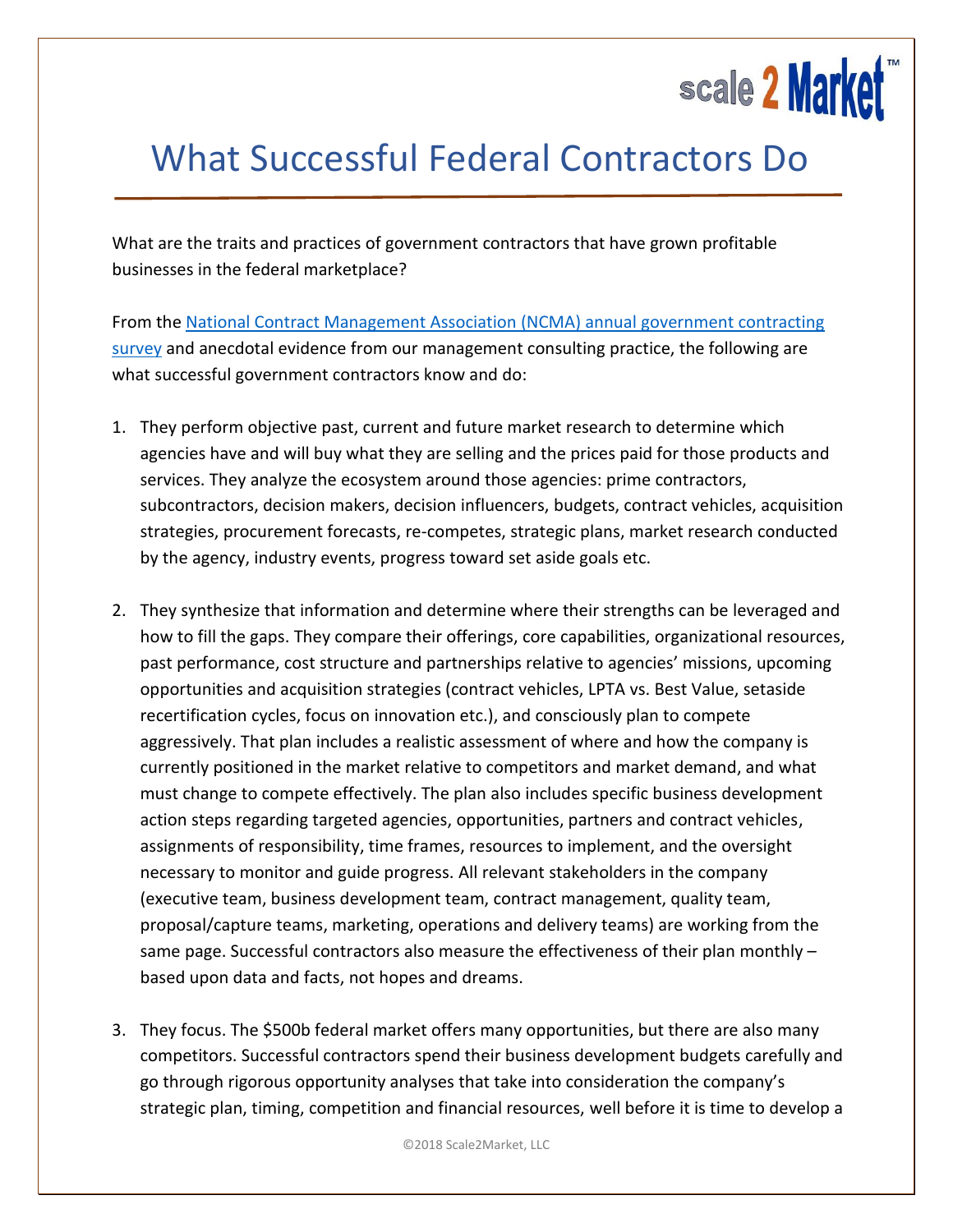

proposal. Egos are checked at the door. Business development professionals are assigned 1-2 agencies to research, attend events, network, develop relationships and articulate the company's value proposition. Specific upcoming opportunities are assigned to them and a strict discipline guides their activities to gather market intelligence and shape the opportunity to the company's advantage. No shooting from the hip. Proposal efforts are evaluated based upon ROI: win rate and profit margin – not the volume of proposals.

- 4. They partner. The federal marketplace is not a completely free enterprise system. The federal government has a social agenda. Understanding that agenda and the supporting socioeconomic set-aside programs is crucial to all government contractors' success. And, innovation comes in all shapes and sizes. Savvy federal contractors know how to find and nurture teaming partner relationships that benefit the partners and the government.
- 5. They invest in a team. Competing in the federal marketplace is expensive. It is highly competitive and many time opaque. Decision cycles are lengthy, bureaucratic and political. This marketplace is not for the faint of heart. It is not a place to get rich quick. Small federal contractors spend 8-10% of their annual revenue on business development. Successful federal contractors invest in research, planning, marketing, capture, proposal management, training, quality control, innovation, contract management, program management, cost accounting systems and good people. It's a team sport. They know how to hire the best and keep them all engaged, productive, collaborating and focused on a common goal.
- 6. They communicate. Clear, consistent, repetitive communication both internally and externally fosters understanding and trust. If employees internalize the vision and mission of the company, they multiply the founders' vision and are able to do the right things without being told. They are given space to innovate, make mistakes, learn and advance their teams' knowledge, effectiveness and client relationships. And the appropriate behaviors and outcomes are rewarded.

External communications reinforce the company's culture and value proposition to inform and attract clients and recruits. Social media, newsletters, press releases, blogs, white papers, collateral material, websites, logos, tag lines, public speaking and trade show booths paint a compelling, easy to understand message about the differentiators and results the company has achieved. Successful contractors how and when to respond to sources sought notifications and requests for information, and leverage appropriate government sponsored industry events. They know that year round informative, educational outreach to program